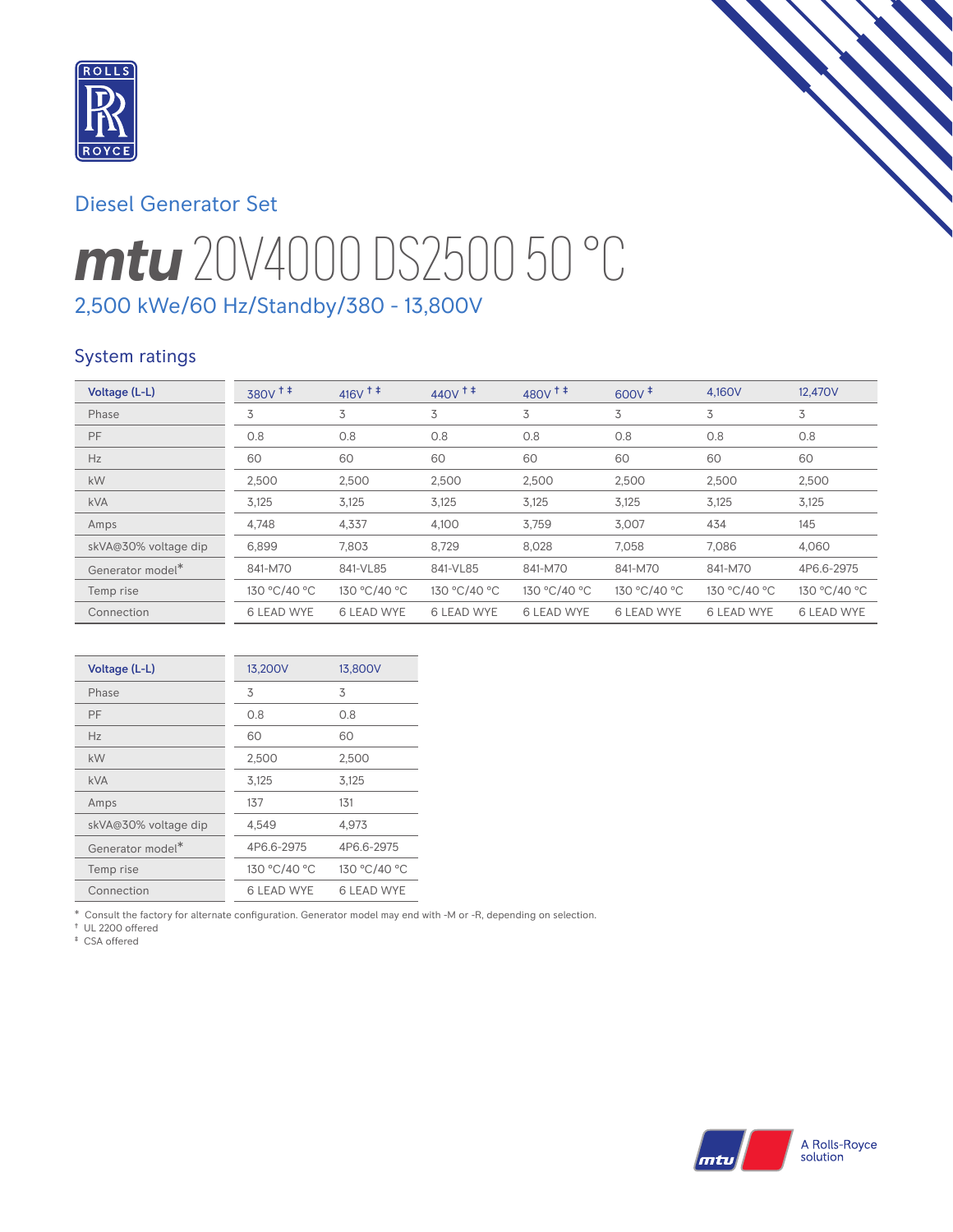## Certifications and standards

#### — Emissions

- EPA Tier 2 certified
- South Coast Air Quality Management District (SCAQMD)
- Generator set is designed and manufactured in facilities certified to standards ISO 9001:2008 and ISO 14001:2004
- Seismic certification optional
	- 2018 IBC certification
	- HCAI pre-approval
- UL 2200 optional (refer to *System ratings* for availability)
- CSA optional (refer to *System ratings* for availability)
	- CSA C22.2 No. 100
	- CSA C22.2 No. 14

## Standard features \*

- Single source supplier
- Global product support
- Two (2) Year/3,000 Hour Basic Limited Warranty
- 20V4000 diesel engine
	- 95.4 liter displacement
	- Common rail fuel injection
	- 4-cycle
- Complete range of accessories
- Cooling system
	- Integral set-mounted
	- Engine-driven fan

## Standard equipment \*

#### Engine

- Air cleaners
- Oil pump
- Oil drain extension and shut-off valve
- Full flow oil filter
- Closed crankcase ventilation
- Jacket water pump
- Inter cooler water pump
- Thermostats
- Blower fan and fan drive
- Radiator unit mounted
- Electric starting motor 24V
- Governor electronic isochronous
- Base structural steel
- SAE flywheel and bell housing
- Charging alternator 24V
- Battery box and cables
- Bulkhead fuel connectors
- Flexible exhaust connection
- EPA certified engine

#### Generator

- NEMA MG1, IEEE, and ANSI standards compliance for temperature rise and motor starting
- Sustained short circuit current of up to 300% of the rated current for up to 10 seconds
- Self-ventilated and drip-proof
- Superior voltage waveform
- Digital, solid state, volts-per-hertz regulator
- Performance Assurance Certification (PAC)
	- Generator set tested to ISO 8528-5 for transient response
	- Verified product design, quality, and performance integrity
	- All engine systems are prototype and factory tested
- Power rating
	- Accepts rated load in one step per NFPA 110
	- Permissible average power output during 24 hours of operation is approved up to 85%.

- Generator
	- Brushless, rotating field generator
	- 2/3 pitch windings
	- Permanent Magnet Generator (PMG) supply to regulator
	- 300% short circuit capability
- Digital control panel(s)
	- UL recognized, CSA certified, NFPA 110
	- Complete system metering
	- LCD display
- Brushless alternator with brushless pilot exciter
- 4 pole, rotating field
- 130 °C maximum standby temperature rise
- 2-bearing, sealed
- Flexible coupling
- Full amortisseur windings
- 125% rotor balancing
- 3-phase voltage sensing
- $\pm$  0.25% voltage regulation no load to full load
- 100% of rated load one step
- 5% maximum total harmonic distortion

#### Digital control panel(s)

- Digital metering
- Engine parameters
- Generator protection functions
- Engine protection
- CANBus ECU communications
- Windows®-based software
- Multilingual capability
- Communications to remote annunciator
- Programmable input and output contacts
- UL recognized, CSA certified, CE approved
- Event recording
- IP 54 front panel rating with integrated gasket
- NFPA 110 compatible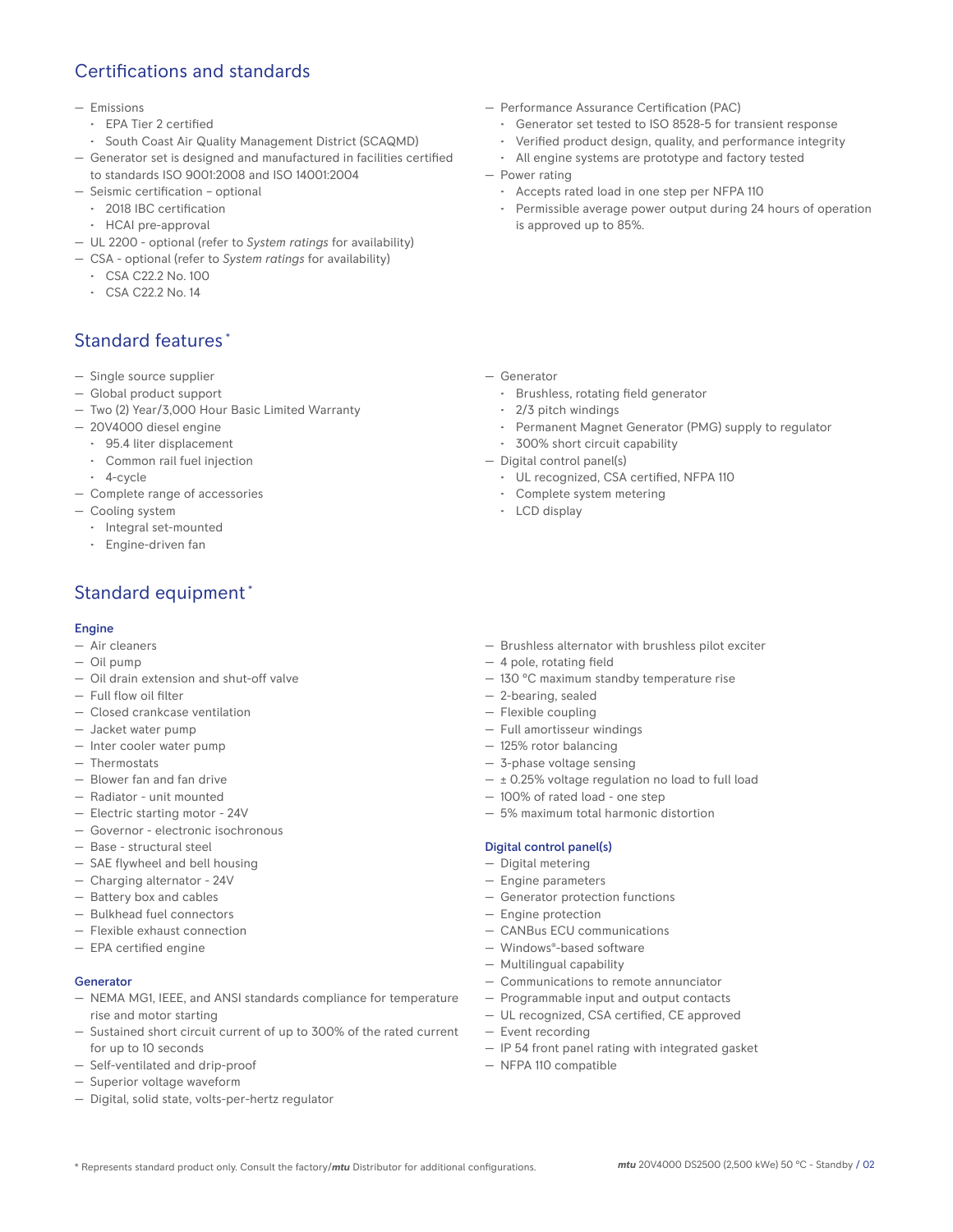## Application data

#### Engine

| Manufacturer                         | mtu                           |
|--------------------------------------|-------------------------------|
| Model                                | 20V4000G64S                   |
| Type                                 | 4-cycle                       |
| Arrangement                          | $20-V$                        |
| Displacement: $L$ (in <sup>3</sup> ) | 95.4 (5,822)                  |
| Bore: cm (in)                        | 17 (6.69)                     |
| Stroke: cm (in)                      | 21(8.27)                      |
| Compression ratio                    | 16.4:1                        |
| Rated rpm                            | 1.800                         |
| Engine governor                      | electronic isochronous (ADEC) |
| Maximum power: kWm (bhp)             | 2.740 (3.674)                 |
| Steady state frequency band          | ± 0.25%                       |
| Air cleaner                          | dry                           |
|                                      |                               |

#### Liquid capacity

| Total oil system: L (gal)             | 390 (103)  |
|---------------------------------------|------------|
| Engine jacket water capacity: L (gal) | 205 (54.2) |
| After cooler water capacity: L (gal)  | 50 (13.2)  |
| System coolant capacity: L (gal)      | 814 (215)  |
|                                       |            |

#### Electrical

| Electric volts DC                                            | 24    |
|--------------------------------------------------------------|-------|
| Cold cranking amps under -17.8 $^{\circ}$ C (O $^{\circ}$ F) | 4.200 |
| Batteries: group size                                        | 8D    |
| Batteries: quantity                                          |       |

#### Fuel system

| Fuel supply connection size          | $-16$ JIC 37 $\degree$ female |
|--------------------------------------|-------------------------------|
|                                      | 1" NPT adapter provided       |
| Fuel return connection size          | $-16$ JIC 37 $\degree$ female |
|                                      | 1" NPT adapter provided       |
| Maximum fuel lift - cranking: m (ft) | $1(3.3)*$                     |
| Maximum fuel lift - running: m (ft)  | 3.1(10)                       |
| Recommended fuel                     | diesel #2                     |
| Total fuel flow: L/hr (gal/hr)       | 1.620 (428)                   |
|                                      |                               |

\* Fuel lift pump for cranking increases lift to: m (ft) 3.1 (10)

#### Fuel consumption

| At 100% of power rating: L/hr (gal/hr)<br>At 75% of power rating: L/hr (gal/hr)     | 636 (168)<br>507 (134) |
|-------------------------------------------------------------------------------------|------------------------|
| At 50% of power rating: L/hr (gal/hr)                                               | 363 (96)               |
| Cooling - radiator system                                                           |                        |
| Ambient capacity of radiator: °C (°F)<br>Maximum restriction of cooling air: intake | 50 (122)               |
| and discharge side of radiator: kPa (in. H <sub>2</sub> 0)                          | 0.12(0.5)              |
| Water pump capacity: L/min (gpm)                                                    | 1,567(414)             |
| After cooler pump capacity: L/min (gpm)                                             | 567 (150)              |
| Heat rejection to coolant: kW (BTUM)                                                | 940 (53,456)           |
| Heat rejection to after cooler: kW (BTUM)                                           | 630 (35,827)           |
| Heat radiated to ambient: kW (BTUM)                                                 | 225 (12,776)           |
| Fan power: kW (hp)                                                                  | 87.5 (117.3)           |
| Air requirements                                                                    |                        |
| Aspirating: *m <sup>3</sup> /min (SCFM)                                             | 225 (7,946)            |
| Air flow required for radiator                                                      |                        |
| cooled unit: *m <sup>3</sup> /min (SCFM)                                            | 2,895 (102,247)        |
| Remote cooled applications; air flow required for                                   |                        |
| dissipation of radiated generator set heat for a                                    |                        |
| maximum of 25 °F rise: *m <sup>3</sup> /min (SCFM)                                  | 816 (28,818)           |
| * Air density = 1.184 kg/m <sup>3</sup> (0.0739 lbm/ft <sup>3</sup> )               |                        |
| <b>Exhaust system</b>                                                               |                        |
| Gas temperature (stack): °C (°F)                                                    | 455 (851)              |
| Gas volume at stack temperature: m <sup>3</sup> /min (CFM)                          | 540 (19.070)           |

| Uas vuluntu al slaun lungualuru. III / IIIIII (UI IVI) | U I U IU, U I UHU |
|--------------------------------------------------------|-------------------|
| Maximum allowable back pressure at                     |                   |
| outlet of engine, before piping: kPa (in. H.O)         | 8.5(34.1)         |